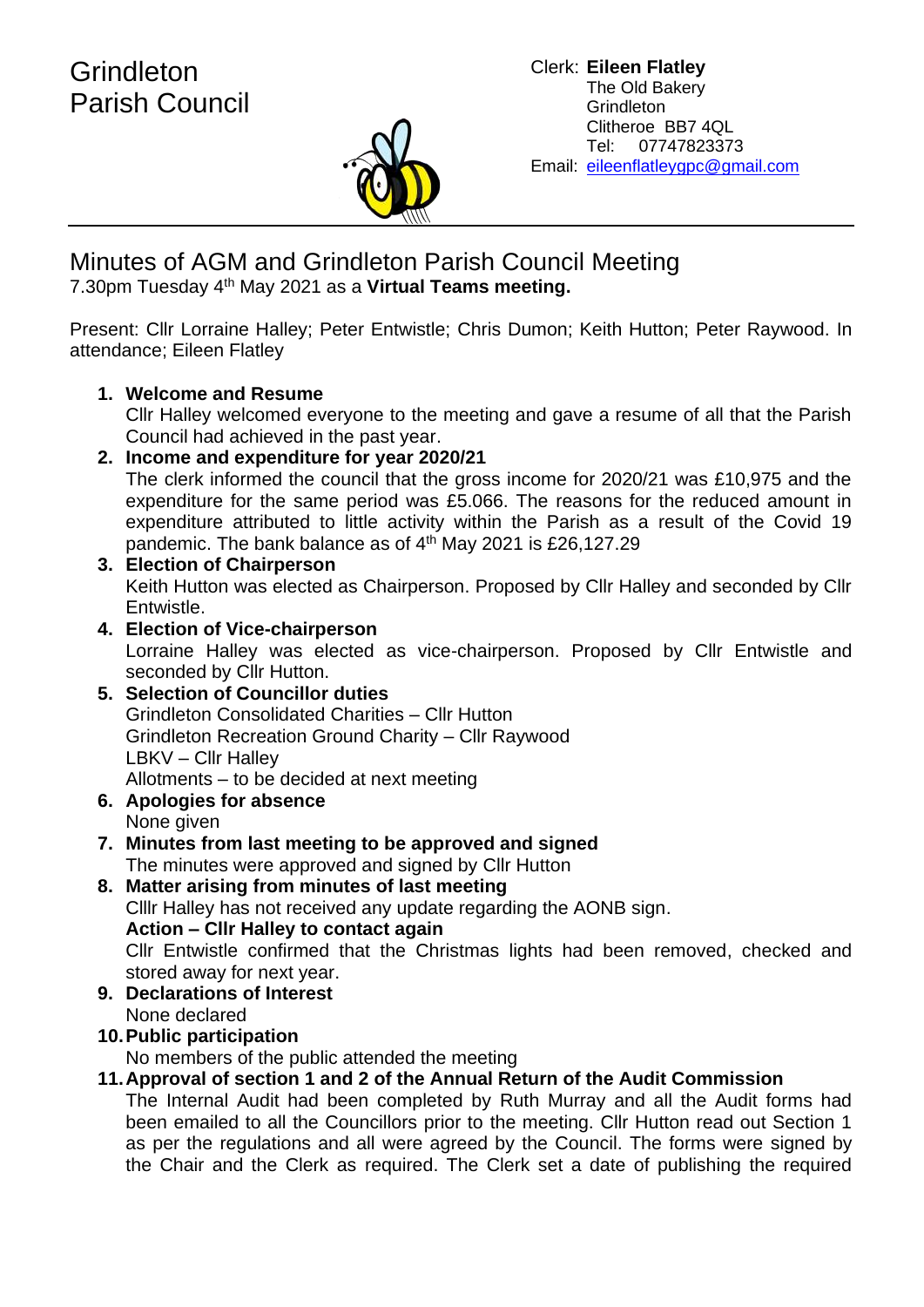# **Grindleton** Parish Council



#### Clerk: **Eileen Flatley** The Old Bakery **Grindleton** Clitheroe BB7 4QL Tel: 07747823373 Email: eileenflatleygpc@gmail.com

documents on the village noticeboard and on the Parish website from the 20<sup>th</sup> June 2021 for 30 consecutive days (to include  $1<sup>st</sup>$  July 2021) to  $19<sup>th</sup>$  July 2021.

## **12.Signing of certificate of Exemption from Limited Assurance Review**

The certificate was signed by the Chairperson and the Clerk and this will be sent to External Auditors.

#### **13.Planning application**

• 3/2021/0289 Bamber's Bungalow, Lane Ends – no objections

#### **14.Maintenance of Brow footpath and others in the village**

Cllr Halley has been in touch with PNFS regarding funding for the brow footpath and others in the village. They have requested fully costed proposals.

#### **Action – Cllr Halley to contact again asking for onsite advice to establish what would be required.**

#### **15.As Above**

#### **16.River bank erosion on the Ribble Way**

Cllr Entwistle has been in touch with some members of the Hutchinson family regarding the erosion of the river bank bordering their land. Permission is needed from the landowners before any applications can be made to LCC or the EA for any grants in order to help halt this erosion and protect the historical Ribble Way.

#### **Action – Cllr Hutton to contact Nick Hutchinson to discuss further.**

#### **17.LBKV competition**

Cllr Halley confirmed the village has been entered into the LBKV competition which will run from 1<sup>st</sup> June till end of August. This information has been circulated on the FB page, Pavilion website and PC website. A training session info has been sent to Darren (lengthsman) so he is aware of what is expected. A big push for this month to get the whole village into taking care of their 'patch' is encouraged by everyone.

#### **Action – All Councillors to participate in the above. E Flatley and Cllr Halley will replant the tubs towards end of the month.**

#### **18.Refurbishment of the Telephone box**

The phone box needs to be made dampproof by having boards fitted around the base. Shelving is required for the inside and the electrics need checking along with the door.

**Action - Cllr Halley to speak to Graham Cowking re-boards for base. Cllr Hutton to engage with an electrician, Cllr Dumon will source some fan heaters to alleviate any damp and Cllr Entwistle to speak to Nigel Aspin re-fitting shelves.** 

#### **19.Maintenance of allotment paths**

Cllrs Hutton and Dumon will help with supporting one side of the main path – just waiting on boards from Cllr Towler. Darren to strim all around over the summer. Cllr Dumon reported that there had been an improvement in the upkeep of the allotments.

## **Action – Cllr Towler to provde boards.**

#### **20.CCTV with in the village**

Cllr Halley had been approached by 2 members of the Parish regarding the installation of CCTV within the village. After much discussion and research, it was felt this would not be a viable proposition for the village. The main reasons being;

- Responsibility
- Monitoring
- Liability